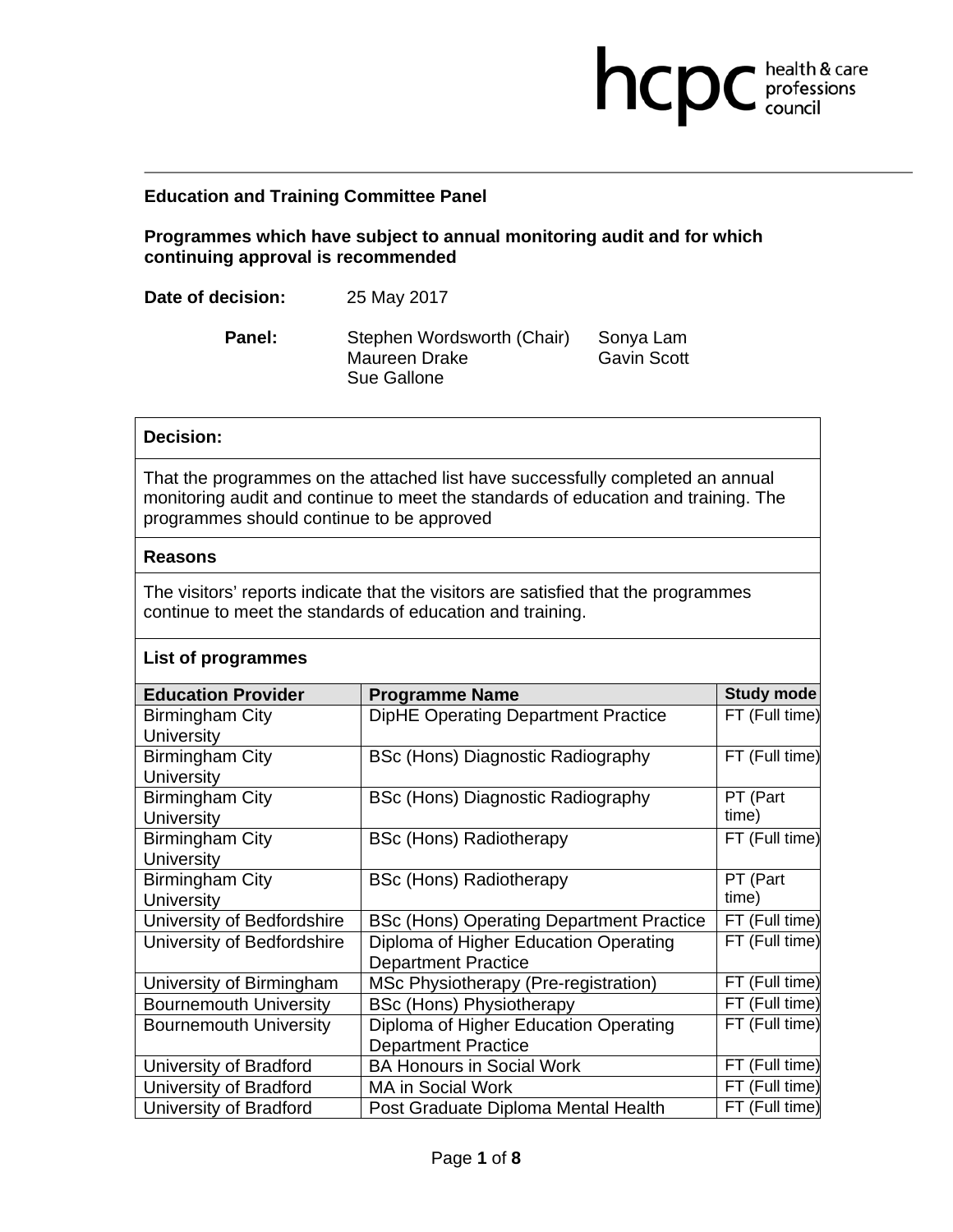|                                                                                                     | Practice                                                          |                                        |
|-----------------------------------------------------------------------------------------------------|-------------------------------------------------------------------|----------------------------------------|
| University of Bradford                                                                              | <b>Practice Certificate in Supplementary</b><br>Prescribing       | PT (Part<br>time)                      |
| University of Bradford                                                                              | Prescribing for Healthcare Professionals                          | PT (Part<br>time)                      |
| University of Bristol                                                                               | Doctorate of Educational Psychology<br>(D.Ed.Psy.)                | FT (Full time)                         |
| University of Bristol                                                                               | <b>MSc in Social Work</b>                                         | FT (Full time)                         |
| University of Bristol                                                                               | Post-Graduate Diploma in Social Work<br>(Masters Exit Route Only) | FT (Full time)                         |
| <b>Canterbury Christ Church</b><br><b>University</b>                                                | Doctorate in Clinical Psychology<br>(DClinPsychol)                | FT (Full time)                         |
| <b>Canterbury Christ Church</b><br><b>University</b>                                                | <b>MA in Social Work</b>                                          | FT (Full time)                         |
| <b>Canterbury Christ Church</b><br>University                                                       | <b>MA in Social Work</b>                                          | PT (Part<br>time)                      |
| <b>Canterbury Christ Church</b><br>University                                                       | Post Graduate Diploma in Social Work<br>(Masters Exit Route Only) | FT (Full time)                         |
| <b>Canterbury Christ Church</b><br><b>University</b>                                                | Post Graduate Diploma in Social Work<br>(Masters Exit Route Only) | PT (Part<br>time)                      |
| <b>Canterbury Christ Church</b><br>University (validated by<br>CCCU and University of<br>Greenwich) | Pg Dip Speech and Language Therapy                                | FT (Full time)                         |
| University of Chester                                                                               | <b>MA Applied Mental Health Practice</b>                          | WBL (Work<br>based<br>learning)        |
| University of Chester                                                                               | PG Diploma Applied Mental Health Practice                         | WBL (Work<br>based<br>learning)        |
| University of Chester                                                                               | PG Cert Applied Mental Health Practice                            | WBL (Work<br>based<br>learning)        |
| University of Central<br>Lancashire                                                                 | Dip HE Paramedic Practice                                         | FT (Full time)                         |
| University of Central<br>Lancashire                                                                 | <b>BSc (Hons) in Operating Department</b><br>Practice             | FT (Full time)                         |
| University of Cumbria                                                                               | MSc Occupational Therapy (pre-<br>registration)                   | FT (Full time)                         |
| University of Cumbria                                                                               | MSc Physiotherapy (pre-registration)                              | FT (Full time)                         |
| University of Cumbria                                                                               | <b>BSc (Hons) Occupational Therapy</b>                            | FT (Full time)                         |
| University of Cumbria                                                                               | <b>BSc (Hons) Occupational Therapy</b>                            | PT (Part<br>time)                      |
| University of Cumbria                                                                               | BSc (Hons) Diagnostic Radiography                                 | FT (Full time)                         |
| University of Cumbria                                                                               | <b>BA (Hons) Social Work</b>                                      | FT (Full time)                         |
| University of Cumbria                                                                               | <b>MA Social Work</b>                                             | FT (Full time)                         |
| University of Cumbria                                                                               | Post Graduate Diploma Mental Health<br>Practice                   | <b>WBL (Work</b><br>based<br>learning) |
| University of Cumbria                                                                               | PG Dip Social Work                                                | FT (Full time)                         |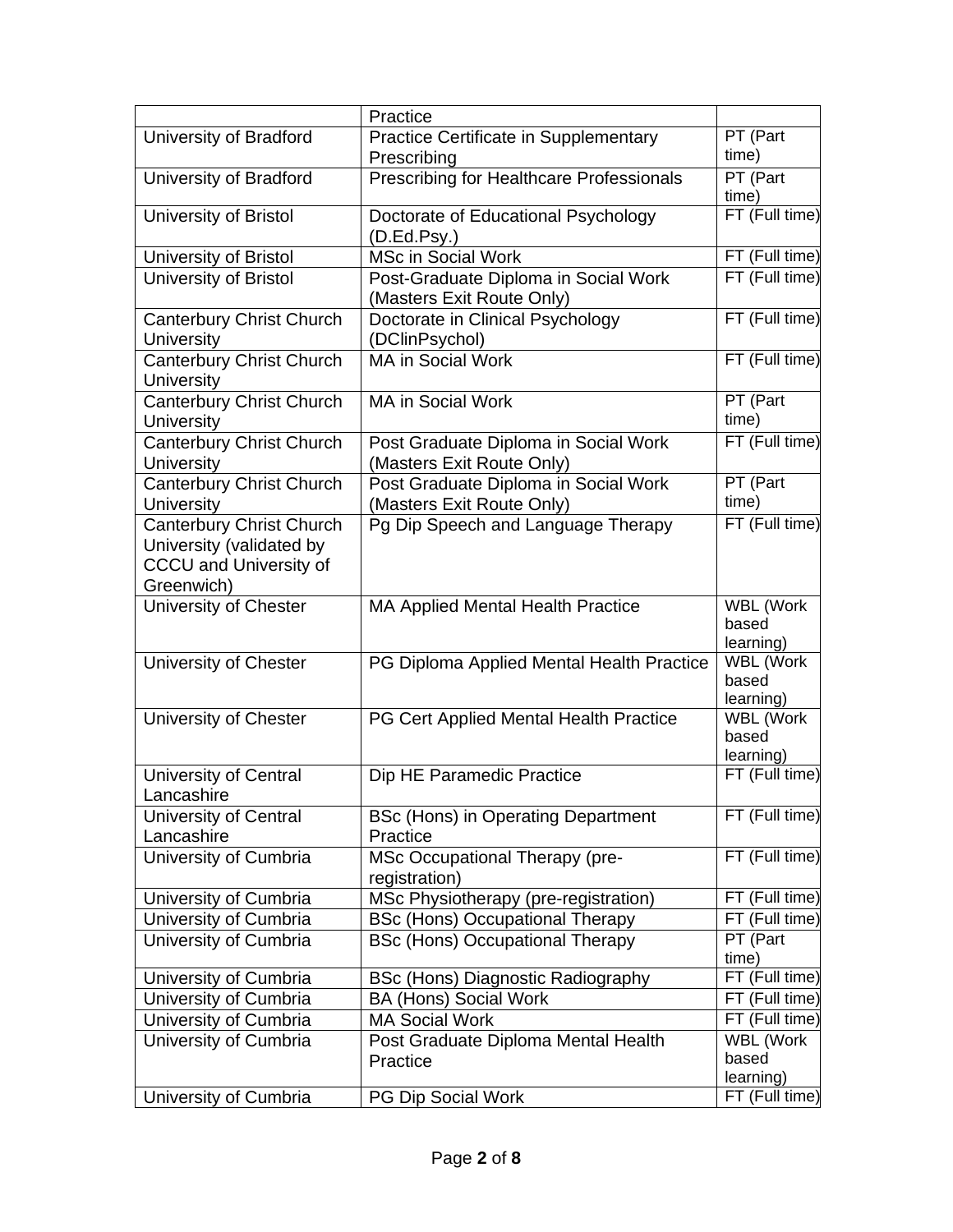| University of Cumbria                                                         | <b>UAWd Approved Mental Health Practice</b>                                                             | <b>WBL (Work</b><br>based<br>learning) |
|-------------------------------------------------------------------------------|---------------------------------------------------------------------------------------------------------|----------------------------------------|
| University of Cumbria                                                         | <b>BA (Hons) Social Work</b>                                                                            | WBL (Work<br>based<br>learning)        |
| University of Cumbria                                                         | <b>MA Mental Health Practice</b>                                                                        | WBL (Work<br>based<br>learning)        |
| De Montfort University                                                        | <b>BSc (Hons) Healthcare Science</b><br>(Audiology)                                                     | FT (Full time)                         |
| De Montfort University                                                        | <b>BSc Non-Medical Prescribing</b>                                                                      | PT (Part<br>time)                      |
| De Montfort University                                                        | Foundation Degree in Hearing Aid<br>Audiology                                                           | FT (Full time)                         |
| De Montfort University                                                        | BSc (Hons) Human Communication -<br>Speech and Language Therapy                                         | FT (Full time)                         |
| De Montfort University                                                        | <b>Graduate Certificate in Non Medical</b><br>Prescribing                                               | PT (Part<br>time)                      |
| De Montfort University                                                        | Post Graduate Certificate Non-Medical<br>Prescribing                                                    | PT (Part<br>time)                      |
| De Montfort University                                                        | BSc (Hons) Human Communication -<br>Speech and Language Therapy                                         | PT (Part<br>time)                      |
| University of Exeter                                                          | Doctorate in Clinical Psychology                                                                        | FT (Full time)                         |
| University of Exeter                                                          | <b>Educational, Child and Community</b><br>Psychology (D.Ed.Psy)                                        | FT (Full time)                         |
| University of Greenwich<br>(validated by CCCU and<br>University of Greenwich) | Pg Dip Speech and Language Therapy                                                                      | FT (Full time)                         |
| University of Hertfordshire                                                   | Practice Certificate in IP for<br>Physiotherapists, Podiatrists and<br><b>Therapeutic Radiographers</b> | PT (Part<br>time)                      |
| University of Hertfordshire                                                   | Practice Certificate in Supplementary<br>Prescribing for Diagnostic Radiographers<br>and Dietitians     | PT (Part<br>time)                      |
| University of Hertfordshire                                                   | <b>BSc (Hons) Physiotherapy</b>                                                                         | FT (Full time)                         |
| University of Hertfordshire                                                   | <b>BSc (Hons) Paramedic Science</b>                                                                     | FT (Full time)                         |
| University of Hertfordshire                                                   | BSc (Hons) Radiotherapy and Oncology                                                                    | FT (Full time)                         |
| University of Hertfordshire                                                   | Foundation Degree in Paramedic Science                                                                  | FT (Full time)                         |
| University of Hertfordshire                                                   | <b>BSc (Hons) Dietetics</b>                                                                             | FT (Full time)                         |
| University of Hertfordshire                                                   | Postgraduate Certificate Applied Mental<br><b>Health Practice</b>                                       | FT (Full time)                         |
| University of Hertfordshire                                                   | Postgraduate Certificate Applied Mental<br><b>Health Practice</b>                                       | PT (Part<br>time)                      |
| University of Huddersfield                                                    | <b>BSc (Hons) Operating Department Practice</b>                                                         | FT (Full time)                         |
| University of Huddersfield                                                    | BSc (Hons) in Social Work                                                                               | FT (Full time)                         |
| University of Huddersfield                                                    | <b>BSc (Hons) Podiatry</b>                                                                              | FT (Full time)                         |
| University of Huddersfield                                                    | <b>BSc (Hons) Physiotherapy</b>                                                                         | FT (Full time)                         |
| University of Huddersfield                                                    | <b>BSc (Hons) Podiatry</b>                                                                              | PT (Part<br>time)                      |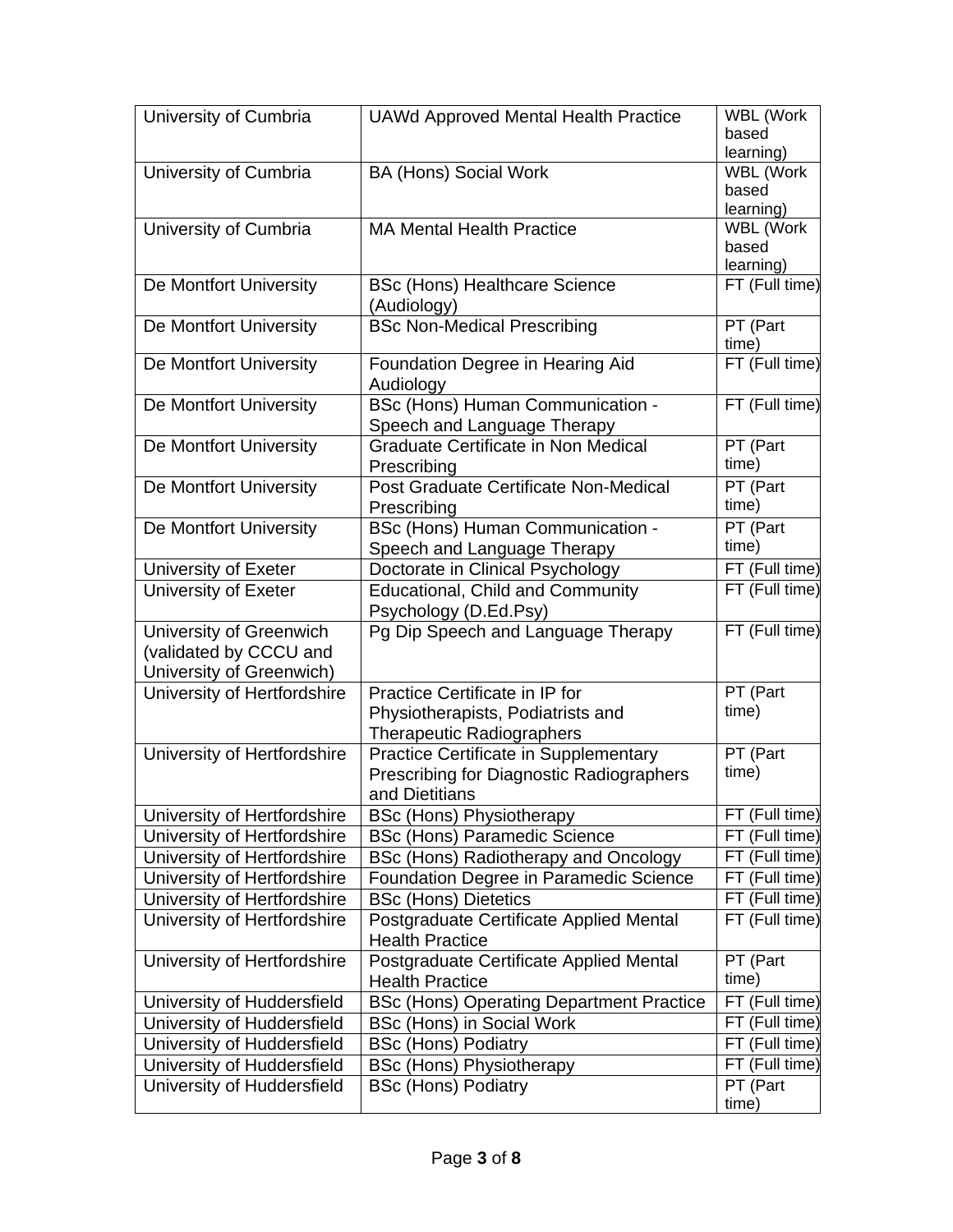| University of Huddersfield  | <b>Clinical Pharmacology for Podiatrists</b>       | PT (Part<br>time)  |
|-----------------------------|----------------------------------------------------|--------------------|
| University of Huddersfield  | Independent and Supplementary<br>Prescribing       | PT (Part<br>time)  |
| University of Huddersfield  | <b>MSc Social Work</b>                             | FT (Full time)     |
| University of Kent          | <b>BA (Hons) Social Work</b>                       | FT (Full time)     |
| University of Kent          | MA in Social Work                                  | FT (Full time)     |
| University of Kent          | PG Diploma in Social Work (masters exit            | FT (Full time)     |
|                             | route only)                                        |                    |
| Kingston University         | <b>BA (Hons) Social Work</b>                       | FT (Full time)     |
| <b>Kingston University</b>  | <b>BA (Hons) Social Work</b>                       | WBL (Work          |
|                             |                                                    | based<br>learning) |
| <b>Kingston University</b>  | <b>BA (Hons) Social Work</b>                       | PT (Part           |
|                             |                                                    | time)              |
| <b>Kingston University</b>  | <b>Masters in Social Work</b>                      | FT (Full time)     |
| <b>Kingston University</b>  | <b>Masters in Social Work</b>                      | WBL (Work          |
|                             |                                                    | based              |
|                             |                                                    | learning)          |
| <b>Kingston University</b>  | PG Dip in Social Work (Masters Exit Route<br>Only) | FT (Full time)     |
| <b>Kingston University</b>  | PG Dip in Social Work (Masters Exit Route          | WBL (Work          |
|                             | Only)                                              | based              |
|                             |                                                    | learning)          |
| <b>Kingston University</b>  | <b>Masters in Social Work</b>                      | PT (Part<br>time)  |
| University of Lancaster     | Doctorate in Clinical Psychology (DClinPsy)        | FT (Full time)     |
| University of Lancaster     | <b>MA Social Work</b>                              | FT (Full time)     |
| University of Lancaster     | Post Graduate Diploma in Social Work               | FT (Full time)     |
| University of Lancaster     | Master of Social Work with Honours in              | FT (Full time)     |
|                             | Social Work, Ethics and Religion                   |                    |
| University of Leeds         | BSc (Hons) Radiography (Diagnostic)                | FT (Full time)     |
| University of Leicester     | Dip HE in Operating Department Practice            | FT (Full time)     |
| University of Lincoln       | Doctorate in Clinical Psychology (DclinPsy)        | FT (Full time)     |
| University of Lincoln       | Post Graduate Diploma Interprofessional            | <b>WBL (Work</b>   |
|                             | Practice (Approved Mental Health                   | based              |
|                             | Professional)                                      | learning)          |
| University of Lincoln       | <b>MSc Social Work</b>                             | FT (Full time)     |
| University of Liverpool     | Doctorate in Clinical Psychology                   | FT (Full time)     |
|                             | (D.Clin.Psychol)                                   |                    |
| University of Liverpool     | <b>BSc (Hons) Orthoptics</b>                       | FT (Full time)     |
| University of Liverpool     | BSc (Hons) Physiotherapy                           | FT (Full time)     |
| University of Liverpool     | Pg Dip Radiotherapy                                | FT (Full time)     |
| London Metropolitan         | Professional Doctorate in Counselling              | PT (Part           |
| <b>University</b>           | Psychology                                         | time)              |
| London Metropolitan         | Professional Doctorate in Counselling              | FT (Full time)     |
| <b>University</b>           | Psychology                                         |                    |
| Mary Hare (validated by     | Higher National Diploma Hearing Aid                | FT (Full time)     |
| Edexcel)                    | Audiology                                          |                    |
| <b>Middlesex University</b> | <b>BA (Hons) Social Work</b>                       | FT (Full time)     |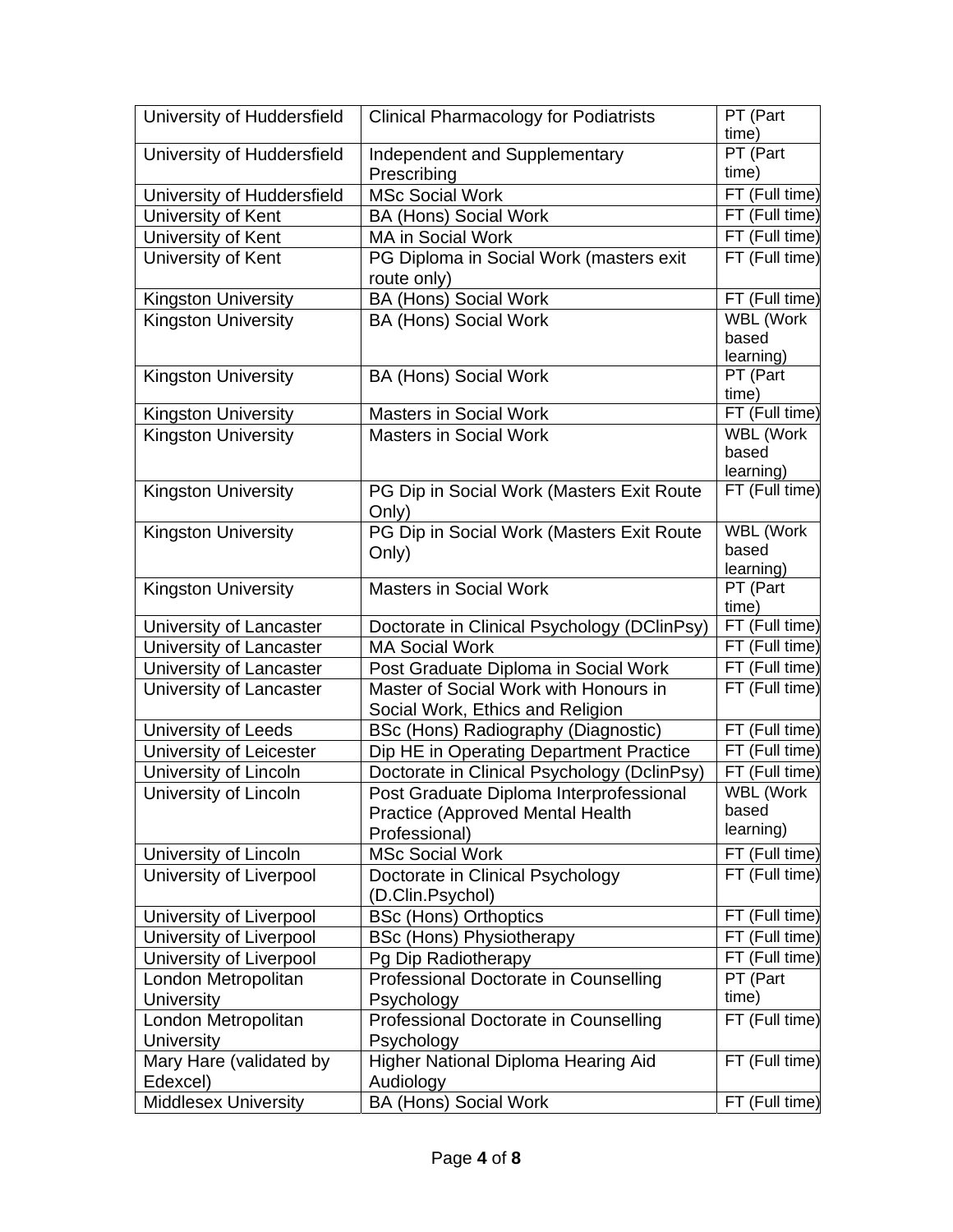| <b>Middlesex University</b>      | MA in Social Work                                      | FT (Full time) |
|----------------------------------|--------------------------------------------------------|----------------|
| <b>Middlesex University</b>      | <b>BSc (Hons) Applied Biomedical Science</b>           | FT (Full time) |
| <b>Middlesex University</b>      | <b>MSci Applied Biomedical Science</b>                 | FT (Full time) |
| Manchester Metropolitan          | Non-Medical Prescribing                                | PT (Part       |
| University                       |                                                        | time)          |
| Manchester Metropolitan          | Non-Medical Prescribing                                | PT (Part       |
| University                       |                                                        | time)          |
| Newcastle University             | Doctorate in Applied Educational                       | FT (Full time) |
|                                  | Psychology                                             |                |
| <b>Newcastle University</b>      | Doctorate in Clinical Psychology                       | FT (Full time) |
|                                  | (DClinPsychol)                                         |                |
| <b>Newcastle University</b>      | MSc Language Pathology                                 | FT (Full time) |
| <b>Newcastle University</b>      | BSc (Hons) Speech and Language                         | FT (Full time) |
|                                  | <b>Sciences</b>                                        |                |
| University of Nottingham         | Doctorate in Applied Educational                       | FT (Full time) |
|                                  | Psychology (D.App.Ed.Psy)                              |                |
| University of Nottingham         | <b>BA (Hons) Social Work</b>                           | FT (Full time) |
| University of Nottingham         | Doctorate in Clinical Psychology (DclinPsy)            | FT (Full time) |
| University of Nottingham         | MA in Social Work                                      | FT (Full time) |
| University of Nottingham         | <b>MA in Social Work</b>                               | WBL (Work      |
|                                  |                                                        | based          |
|                                  |                                                        | learning)      |
| University of Nottingham         | PG Diploma in Social Work (Masters Exit                | FT (Full time) |
|                                  | Route Only)                                            | WBL (Work      |
| University of Nottingham         | PG Diploma in Social Work (Masters Exit<br>Route Only) | based          |
|                                  |                                                        | learning)      |
| New School of                    | Doctorate in Counselling Psychology and                | FT (Full time) |
| Psychotherapy and                | Psychotherapy by Professional Studies                  |                |
| Counselling and                  | (DCPsych)                                              |                |
| Middlesex University             |                                                        |                |
| (Validated by Middlesex          |                                                        |                |
| University)                      |                                                        |                |
| <b>Oxford Brookes University</b> | <b>BSc (Hons) Operating Department Practice</b>        | PT (Part       |
|                                  |                                                        | time)          |
| <b>Oxford Brookes University</b> | <b>BSc (Hons) Operating Department Practice</b>        | FT (Full time) |
| <b>Oxford Brookes University</b> | <b>BSc Paramedic Science</b>                           | FT (Full time) |
| <b>Oxford Brookes University</b> | <b>BSc (Hons) Paramedic Science</b>                    | FT (Full time) |
| <b>Oxford Brookes University</b> | <b>BSc Paramedic Science</b>                           | <b>FLX</b>     |
|                                  |                                                        | (Flexible)     |
| <b>Oxford Brookes University</b> | Independent Prescribing (conversion                    | PT (Part       |
|                                  | course) for Allied Health Professions: (PG             | time)          |
|                                  | Level 7)                                               | PT (Part       |
| <b>Oxford Brookes University</b> | Independent / Supplementary Prescribing                | time)          |
|                                  | for Allied Health Professions (v300) Level 6           | PT (Part       |
| <b>Oxford Brookes University</b> | Independent / Supplementary Prescribing                | time)          |
|                                  | for Allied Health Professions (v300) PG<br>level 7     |                |
| <b>Oxford Brookes University</b> | <b>BSc (Hons) Paramedic Science</b>                    | <b>FLX</b>     |
|                                  |                                                        | (Flexible)     |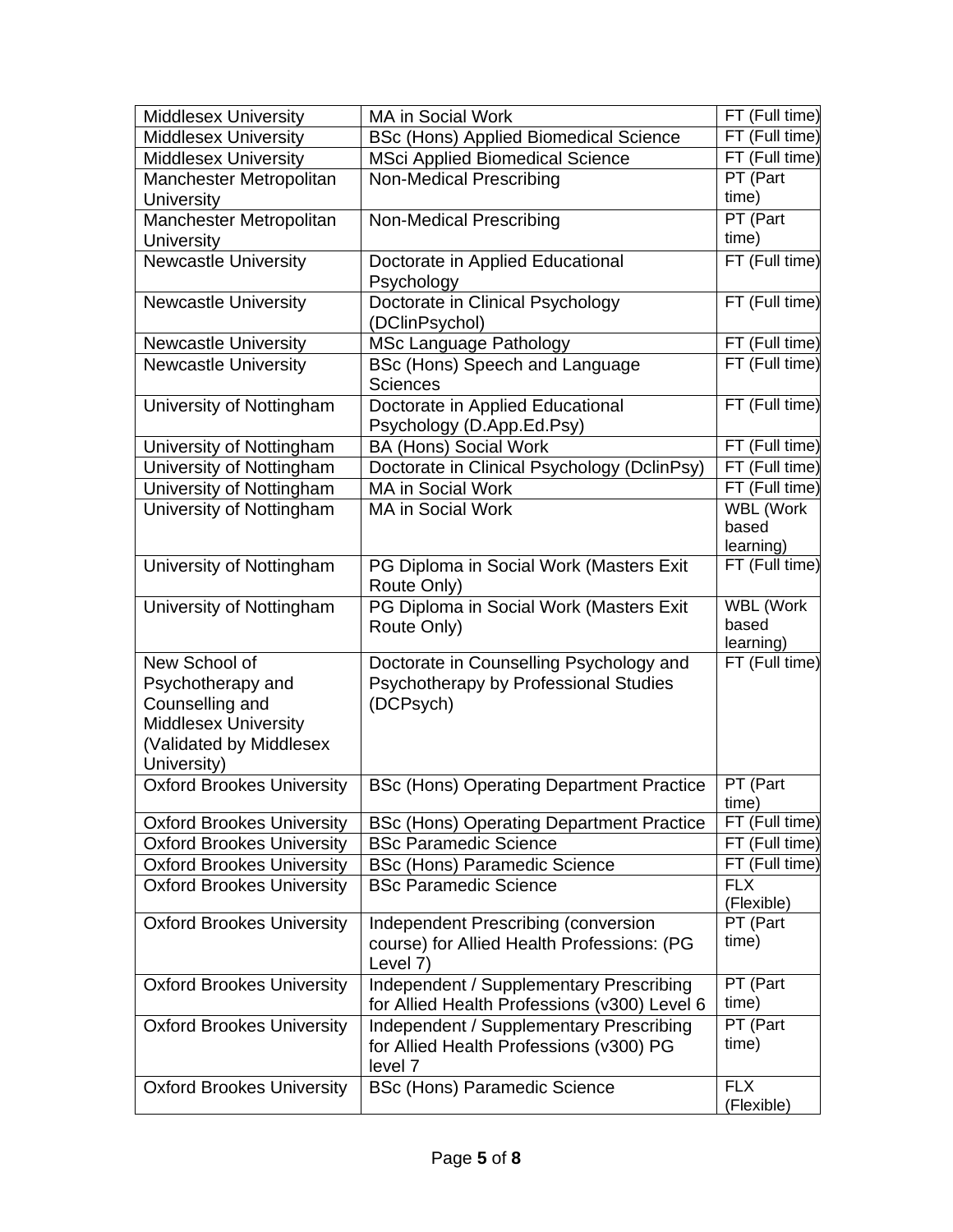| <b>Oxford Brookes University</b> | <b>FdSc Paramedic Emergency Care</b>                 | <b>FLX</b><br>(Flexible)          |
|----------------------------------|------------------------------------------------------|-----------------------------------|
| <b>Oxford Brookes University</b> | <b>FdSc Paramedic Emergency Care</b>                 | PT (Part<br>time)                 |
| <b>Oxford Brookes University</b> | <b>BSc (Hons) Physiotherapy</b>                      | FT (Full time)                    |
| <b>Oxford Brookes University</b> | Dip HE Operating Department Practice                 | FT (Full time)                    |
| <b>Oxford Brookes University</b> | Dip HE Operating Department Practice                 | PT (Part<br>time)                 |
| <b>Oxford Brookes University</b> | <b>FdSc Paramedic Emergency Care</b>                 | FT (Full time)                    |
| University of Portsmouth         | Dip HE Operating Department Practice                 | FT (Full time)                    |
| Queen's University of            | Doctorate in Educational, Child and                  | FT (Full time)                    |
| <b>Belfast</b>                   | Adolescent Psychology (DECAP)                        |                                   |
| Queen's University of            | Doctorate in Clinical Psychology                     | FT (Full time)                    |
| <b>Belfast</b>                   | (DclinPsych)                                         |                                   |
| <b>University of Reading</b>     | BSc (Hons) Speech and Language<br>Therapy            | FT (Full time)                    |
| Ruskin College (validated        | <b>BA (Honours) Social Work</b>                      | FT (Full time)                    |
| by The Open University)          |                                                      |                                   |
| Ruskin College (validated        | <b>BA (Honours) Social Work</b>                      | PT (Part                          |
| by The Open University)          |                                                      | time)                             |
| University of Salford            | BSc (Hons) Integrated Practice Learning              | FT (Full time)                    |
|                                  | <b>Disabilities Nursing and Social Work</b>          |                                   |
| University of Salford            | <b>BSc (Hons) Occupational Therapy</b>               | FT (Full time)                    |
| <b>University of Salford</b>     | <b>BSc (Hons) Occupational Therapy</b>               | PT (Part<br>time)                 |
| University of Salford            | <b>BSc (Hons) Physiotherapy</b>                      | FT (Full time)                    |
| University of Salford            | <b>BSc (Hons) Physiotherapy</b>                      | PT (Part<br>time)                 |
| University of Salford            | BSc (Hons) Diagnostic Radiography                    | FT (Full time)                    |
| University of Salford            | Non-Medical Prescribing (Level 7)                    | <b>FLX</b><br>(Flexible)          |
| University of Salford            | <b>BSc (Hons) Podiatry</b>                           | FT (Full time)                    |
| <b>University of Salford</b>     | <b>BSc (Hons) Podiatry</b>                           | PT (Part                          |
| University of Salford            |                                                      | time)<br><b>FLX</b>               |
|                                  | Non Medical Prescribing - Independent<br>Prescribing | (Flexible)                        |
| University of Salford            | MA in Social Work                                    | FT (Full time)                    |
| University of Salford            | MA in Social Work                                    | PT (Part                          |
| University of Salford            | Non-Medical Prescribing (Level 6)                    | time)<br><b>FLX</b><br>(Flexible) |
| University of Salford            | <b>MSc Podiatry</b>                                  | FT (Full time)                    |
| St George's, University of       | <b>BSc (Hons) Diagnostic Radiography</b>             | FT (Full time)                    |
| London                           |                                                      |                                   |
| St George's, University of       | BSc (Hons) Therapeutic Radiography                   | FT (Full time)                    |
| London                           |                                                      |                                   |
| St George's, University of       | Practice Certificate in Supplementary                | $PT$ (Part                        |
| London                           | <b>Prescribing Health Professions Council</b>        | time)                             |
|                                  | (HPC) Members Level 6                                |                                   |
| St George's, University of       | Foundation Science Degree in Paramedic               | FT (Full time)                    |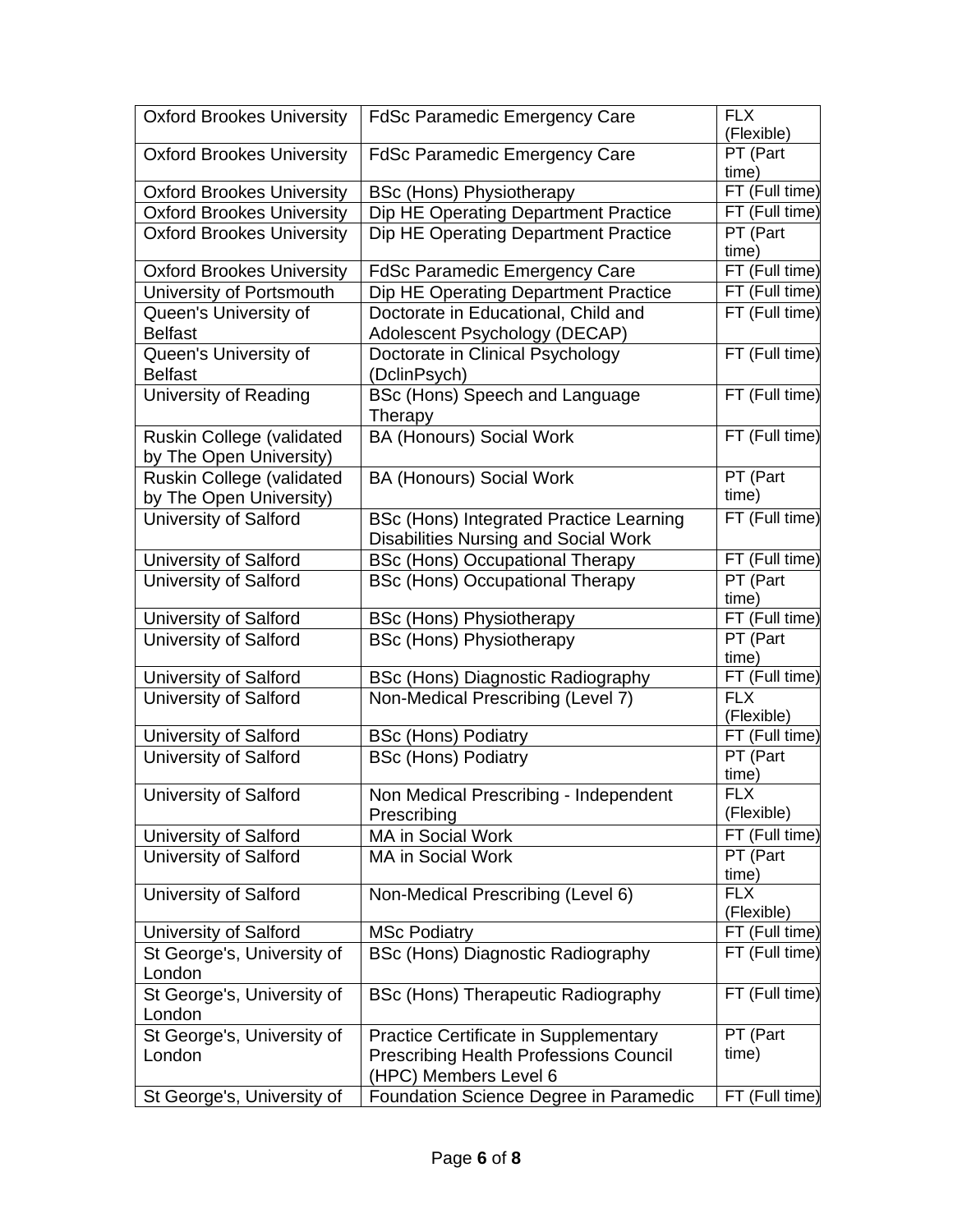| London                           | Science                                                                                                         |                                                                     |
|----------------------------------|-----------------------------------------------------------------------------------------------------------------|---------------------------------------------------------------------|
| St George's, University of       | PG Practice Cert in Supplementary                                                                               | PT (Part                                                            |
| London                           | <b>Prescribing (Health Professions Council</b><br>(HPC) members) Level 7                                        | time)                                                               |
| St George's, University of       | Foundation Science Degree in Paramedic                                                                          | PT (Part                                                            |
| London                           | Science                                                                                                         | time)                                                               |
| St George's, University of       | Prescribing: Independent and                                                                                    | PT (Part                                                            |
| London                           | Supplementary                                                                                                   | time)                                                               |
| University of Sheffield          | Doctorate in Clinical Psychology (DclinPsy)                                                                     | FT (Full time)                                                      |
| University of Southampton        | <b>BSc (Hons) Physiotherapy</b>                                                                                 | FT (Full time)                                                      |
| University of Southampton        | <b>BSc (Hons) Physiotherapy</b>                                                                                 | PT (Part<br>time)                                                   |
| University of Southampton        | MSc Physiotherapy (Pre-registration)                                                                            | FT (Full time)                                                      |
| University of Southampton        | Pg Dip Physiotherapy (Pre-registration)                                                                         | FT (Full time)                                                      |
| University of Southampton        | Health Psychology Research and                                                                                  | FT (Full time)                                                      |
|                                  | Professional Practice (PhD)                                                                                     |                                                                     |
| University of Southampton        | Health Psychology Research and                                                                                  | PT (Part                                                            |
|                                  | Professional Practice (PhD)                                                                                     | time)                                                               |
| University of Southampton        | <b>Hearing Aid Aptitude Test</b>                                                                                | DL (Distance<br>learning)                                           |
| University of Southampton        | <b>BSc (Hons) Healthcare Science</b><br>(Audiology)                                                             | $FT$ (Full time)                                                    |
| University of Southampton        | Health Psychology Research and                                                                                  | FT (Full time)                                                      |
|                                  | <b>Professional Practice (MPhil)</b>                                                                            |                                                                     |
| University of Southampton        | Health Psychology Research and                                                                                  | PT (Part                                                            |
|                                  | <b>Professional Practice (MPhil)</b>                                                                            | time)                                                               |
|                                  |                                                                                                                 |                                                                     |
| University of Southampton        | MSci Healthcare Science (Audiology)                                                                             | FT (Full time)                                                      |
| <b>Staffordshire University</b>  | Professional Doctorate in Health<br>Psychology                                                                  | FT (Full time)                                                      |
| <b>Staffordshire University</b>  | DipHE Operating Department Practice                                                                             | FT (Full time)                                                      |
| <b>Staffordshire University</b>  | Independent/Supplementary Prescribing for                                                                       | PT (Part<br>time)                                                   |
|                                  | <b>Allied Health Professionals</b>                                                                              |                                                                     |
| University of Surrey             | Practitioner Doctorate in Psychotherapeutic                                                                     |                                                                     |
| University of Surrey             | and Counselling Psychology (PsychD)<br><b>BSc (Hons) Nutrition/Dietetics</b>                                    | FT (Full time)<br>FT (Full time)                                    |
| University of Surrey             | Dip HE Operating Department Practice                                                                            |                                                                     |
| <b>Swansea University</b>        | <b>BSc (Hons) Healthcare Science</b>                                                                            |                                                                     |
| <b>Swansea University</b>        | (Audiology)<br>Diploma Higher Education Paramedic<br><b>Science for Emergency Medical</b><br><b>Technicians</b> | PT (Part<br>time)                                                   |
| <b>University College London</b> | D.Ed.Psy Educational and Child                                                                                  | FT (Full time)                                                      |
| <b>University of Suffolk</b>     | Psychology<br><b>BA (Hons) Social Work</b>                                                                      | FT (Full time)<br>FT (Full time)<br>WBL (Work<br>based<br>learning) |
| University of Suffolk            | <b>BA (Hons) Social Work</b>                                                                                    | FT (Full time)                                                      |
| University of Suffolk            | <b>BA (Hons) Social Work</b>                                                                                    | PT (Part                                                            |
| University of Suffolk            | Non-Medical Independent and/or                                                                                  | time)<br>PT (Part                                                   |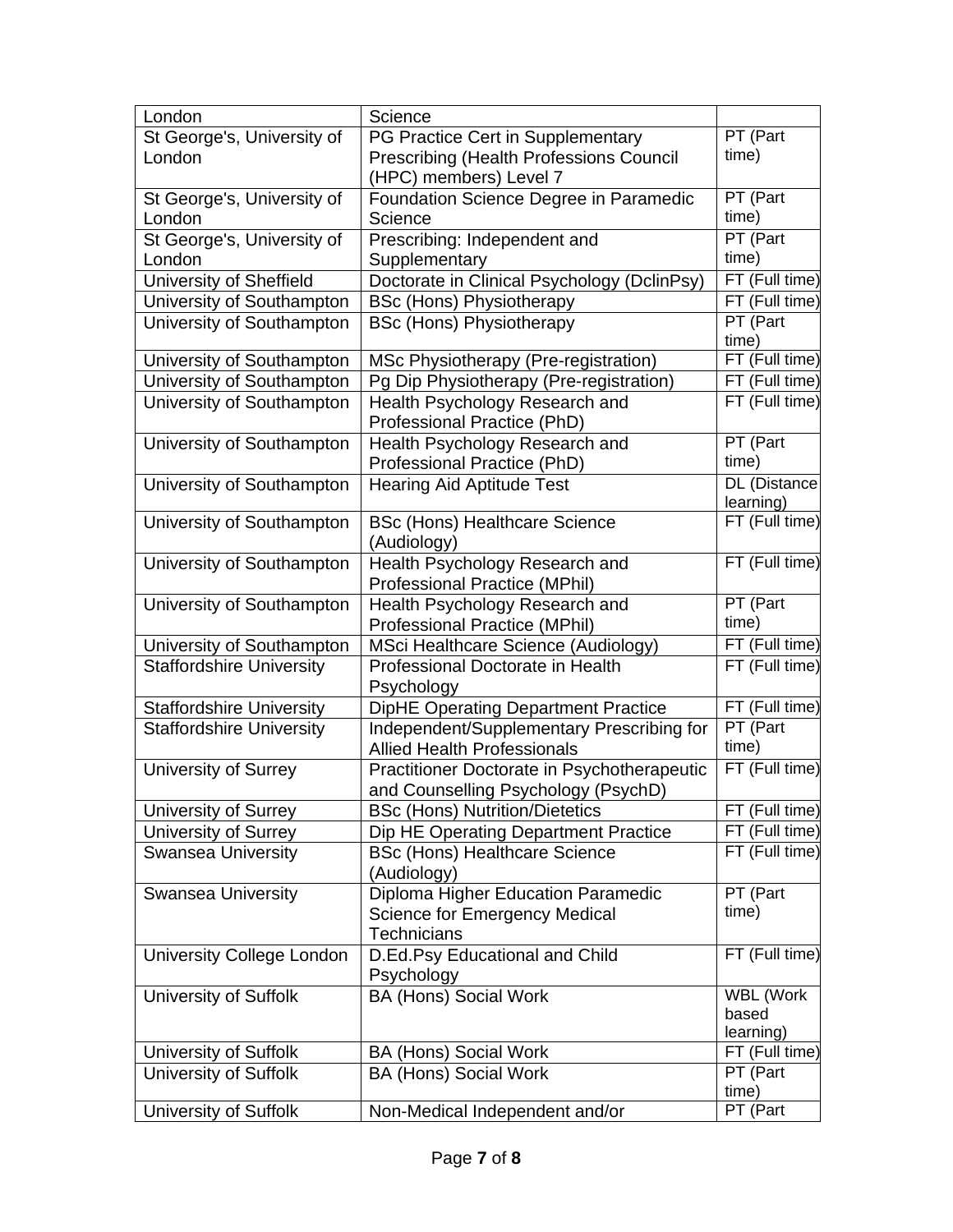|                           | <b>Supplementary Prescribing</b>                | time)            |
|---------------------------|-------------------------------------------------|------------------|
| University of Suffolk     | BSc (Hons) Radiotherapy and Oncology            | FT (Full time)   |
| University of Suffolk     | Non-Medical Supplementary Prescribing           | PT (Part         |
|                           |                                                 | time)            |
| University of Suffolk     | BSc (Hons) Diagnostic Radiography               | FT (Full time)   |
| University of Suffolk     | Diploma of Higher Education Operating           | FT (Full time)   |
|                           | <b>Department Practice</b>                      |                  |
| University of East Anglia | BA (Hons) in Social Work                        | FT (Full time)   |
| University of East Anglia | Doctorate in Clinical Psychology (ClinPsyD)     | FT (Full time)   |
| University of East Anglia | <b>MA in Social Work</b>                        | FT (Full time)   |
| University of East Anglia | PG Dip Mental Health (incorporating             | <b>WBL (Work</b> |
|                           | AMHP) Higher Specialist Award                   | based            |
|                           |                                                 | learning)        |
| University of East Anglia | DipHE Operating Department Practice             | FT (Full time)   |
| University of East London | Doctorate in Clinical Psychology (DClinPsy)     | FT (Full time)   |
| University of East London | Professional Doctorate in Educational and       | FT (Full time)   |
|                           | Child Psychology (D.Ed.Ch.Psych)                |                  |
| University of East London | <b>BSc (Hons) Physiotherapy</b>                 | FT (Full time)   |
| University of the West of | BSc (Hons) Radiotherapy and Oncology            | FT (Full time)   |
| England, Bristol          |                                                 |                  |
| University of the West of | Post Graduate Diploma in Health                 | PT (Part         |
| England, Bristol          | Psychology (Professional Practice)              | time)            |
| University of the West of | <b>MA Music Therapy</b>                         | PT (Part         |
| England, Bristol          |                                                 | time)            |
| University of the West of | Professional Doctorate in Health                | PT (Part         |
| England, Bristol          | Psychology                                      | time)            |
| University of the West of | Professional Doctorate in Counselling           | FT (Full time)   |
| England, Bristol          | Psychology                                      |                  |
| University of the West of | Professional Doctorate in Counselling           | PT (Part         |
| England, Bristol          | Psychology                                      | time)            |
| University of the West of | MSc Radiotherapy & Oncology                     | FT (Full time)   |
| England, Bristol          |                                                 |                  |
| University of West London | <b>BSc (Hons) Operating Department Practice</b> | FT (Full time)   |

# **Signed: Stephen Wordsworth, Panel Chair**